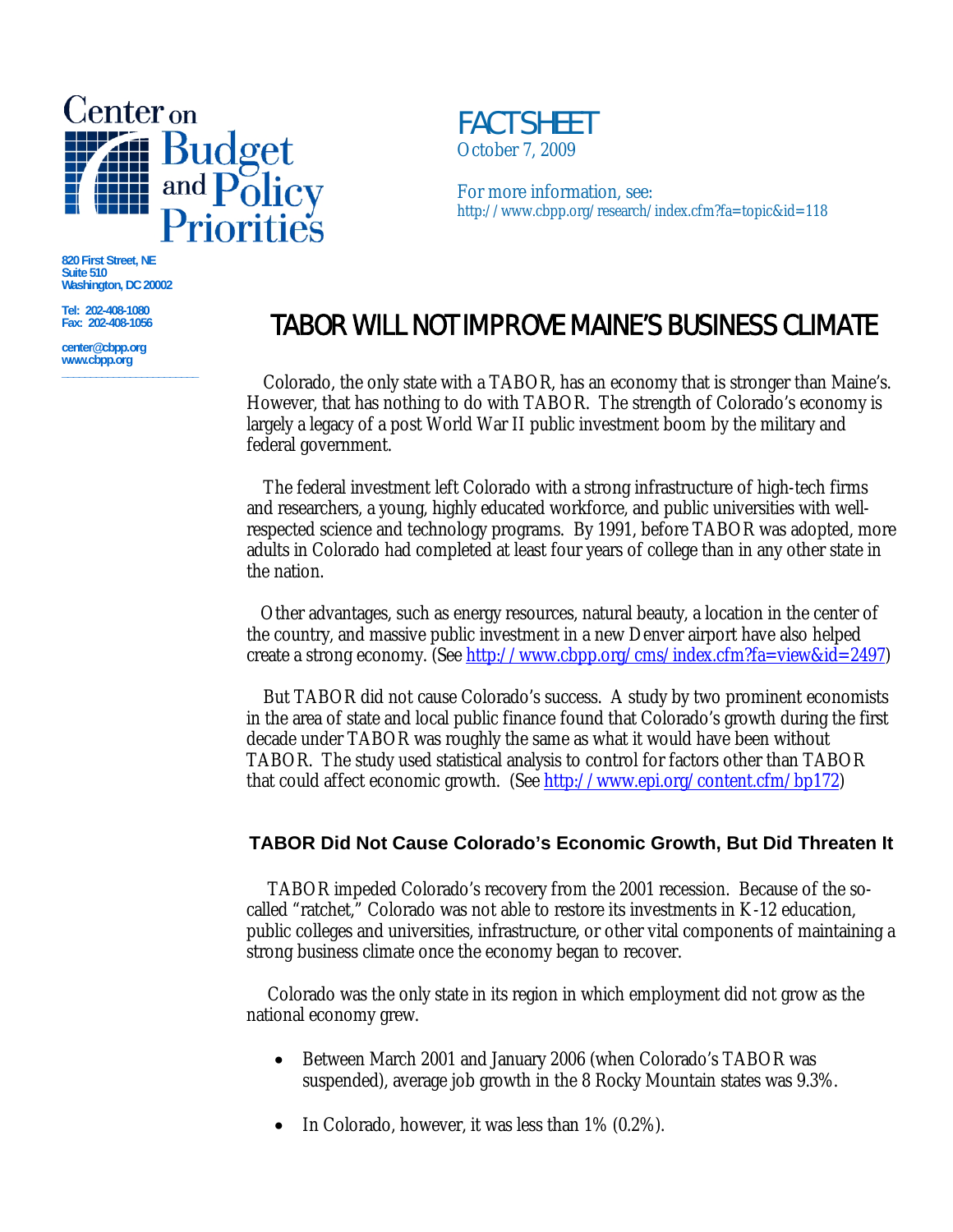Business leaders led the drive to suspend TABOR and permanently eliminate the "ratchet" precisely because TABOR had become a drag on the state's economy. (See box for business opinions.)

### **Maine's TABOR II Proposal Includes the Same "Ratchet" That Business Leaders Said Would Have Wrecked Colorado's Economy — Had It Not Been Repealed**

TABOR II would lock in Maine's recession-level spending — forever. Maine's economy would never become nearly as good as Colorado's, because under TABOR II it could not make investments in the very elements that promoted competitiveness and created a good business climate in Colorado.

Under TABOR II, Maine could not make investments such as the following:

- Increase the percentage of adults with a college degree by creating world-class  $K-12$ education and making higher education more widely affordable;
- Build centers to attract high tech or other "new economy" businesses that pay good wages and salaries;
- Develop infrastructure that could improve access to the state and promote tourism and investment;
- Maintain, let alone improve, its already deteriorating roads, bridges, and highways.

At best, Maine would be stuck with the infrastructure and public services it now has. As Colorado business leaders stressed when they suspended TABOR, that is no prescription for economic growth.